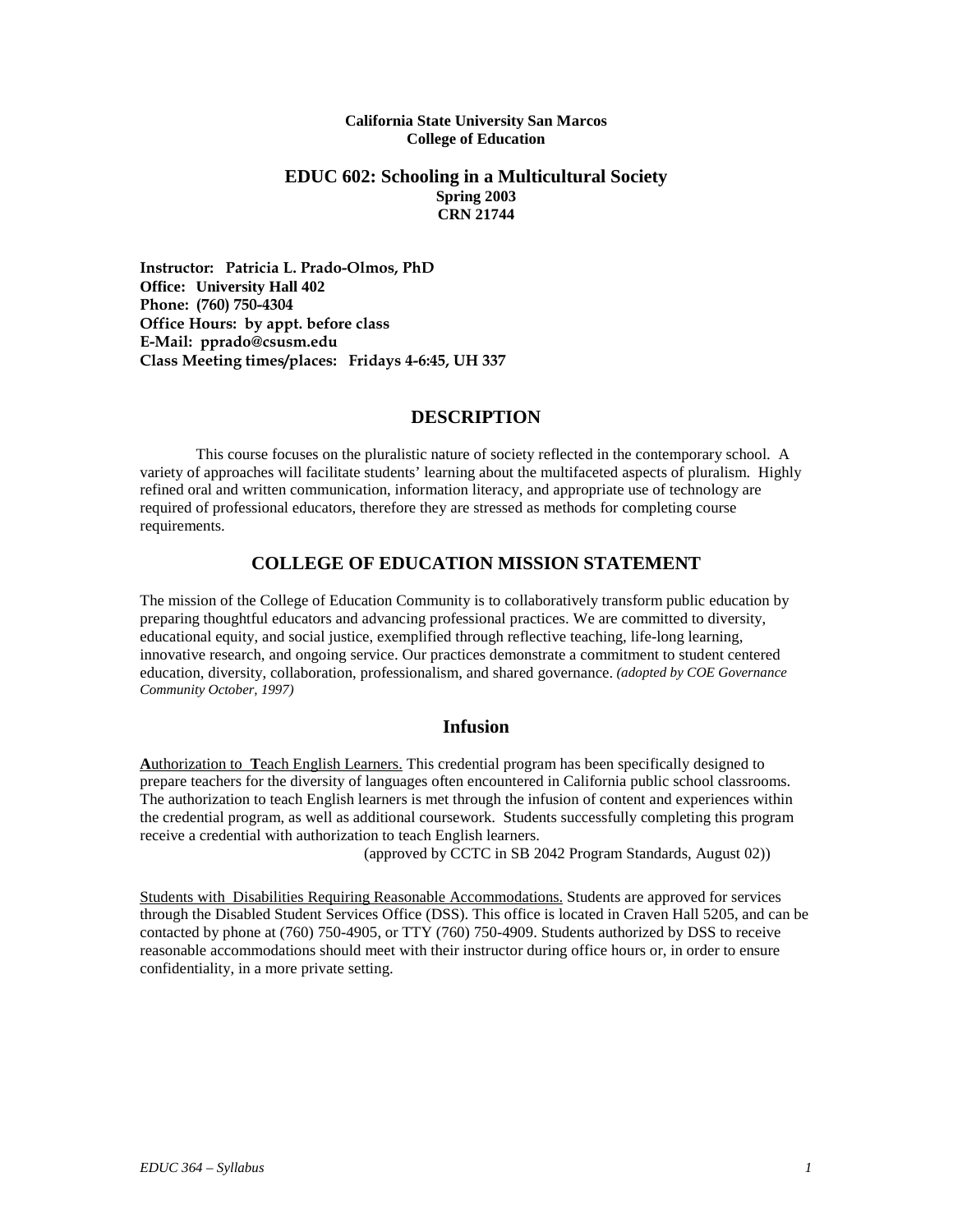#### **COURSE OBJECTIVES**

The purposes of this course are threefold:

- to expand and refine students' knowledge about the diversity that is a part of today's public schools and communities;
- to provide a safe academic environment for reflection on, and discussion of, the complex ways in which pluralism is a part of educational contexts;
- to provide support to all students who represent national, state and regional diversity.

The Governance Community of the College of Education adopted the following policy on 12/19/97:

## **COLLEGE ATTENDANCE POLICY**

Due to the dynamic and interactive nature of courses in the College of Education, all students are expected to attend all classes and participate actively. At a minimum, students must attend more than 80% of class time, or s/he **may not receive a passing grade** for the course at the discretion of the instructor. Individual instructors may adopt more stringent attendance requirements. Should the student have extenuating circumstances, s/he should contact the instructor as soon as possible.

## **ATTENDANCE AND PARTICIPATION**

The course deals with complex material processed in a variety of ways. Structured interactions, group processes, oral presentations, guided discussion of readings, and self-disclosure exercises are the norm. **Students are expected to have read assigned materials by the date indicated in the syllabus, and should be prepared to discuss readings individually or in variously structured groups.** The degree of your engagement in these processes forms the basis for points assigned. Due to the fast paced and highly interactive nature of the course, regular attendance and full participation are expected: teaching and learning is difficult (if not impossible) if one is not present for and engaged in the process. Therefore, the above College Attendance Policy is amplified as follows: 1. Missing more than 1 class meeting will result in the reduction of one letter grade. 2. Arriving late or leaving early on more than two occasions will result in the reduction of one letter grade. 3. Illness and emergency circumstances will be considered/negotiated on a case-by-case basis. These measures should not be considered punitive, as students are expected to establish appropriate personal, academic and career-ladder priorities. Therefore these measures should be viewed as taking appropriate individual responsibility for one's own learning in a democratic, collaborative and reciprocal-learning environment.

#### **GRADING**

*Grading Scale:* A=100-96, A-=95-91, B+=90-86, B=85-81, B-=80-76, C+=75-71, C=70-66, C-=65-51, D=50-46, F=545 or lower.

*Submission Schedule:* Work submitted late, but within one week of the due date will be reduced by one letter grade. Work received over one week late receives no credit.

*Grading Emphasis*: Each written assignment will be graded approximately 80% on content and context (detail, logic, synthesis of information, depth of analysis, etc.), and 20% on mechanics (grammar, syntax, spelling, format, uniformity of citation, etc.). All citations, where appropriate, will use APA format. Consult Library Services for the *Manual of Citation of the American Psychological Association,* or <www.apastyle.org/index.html>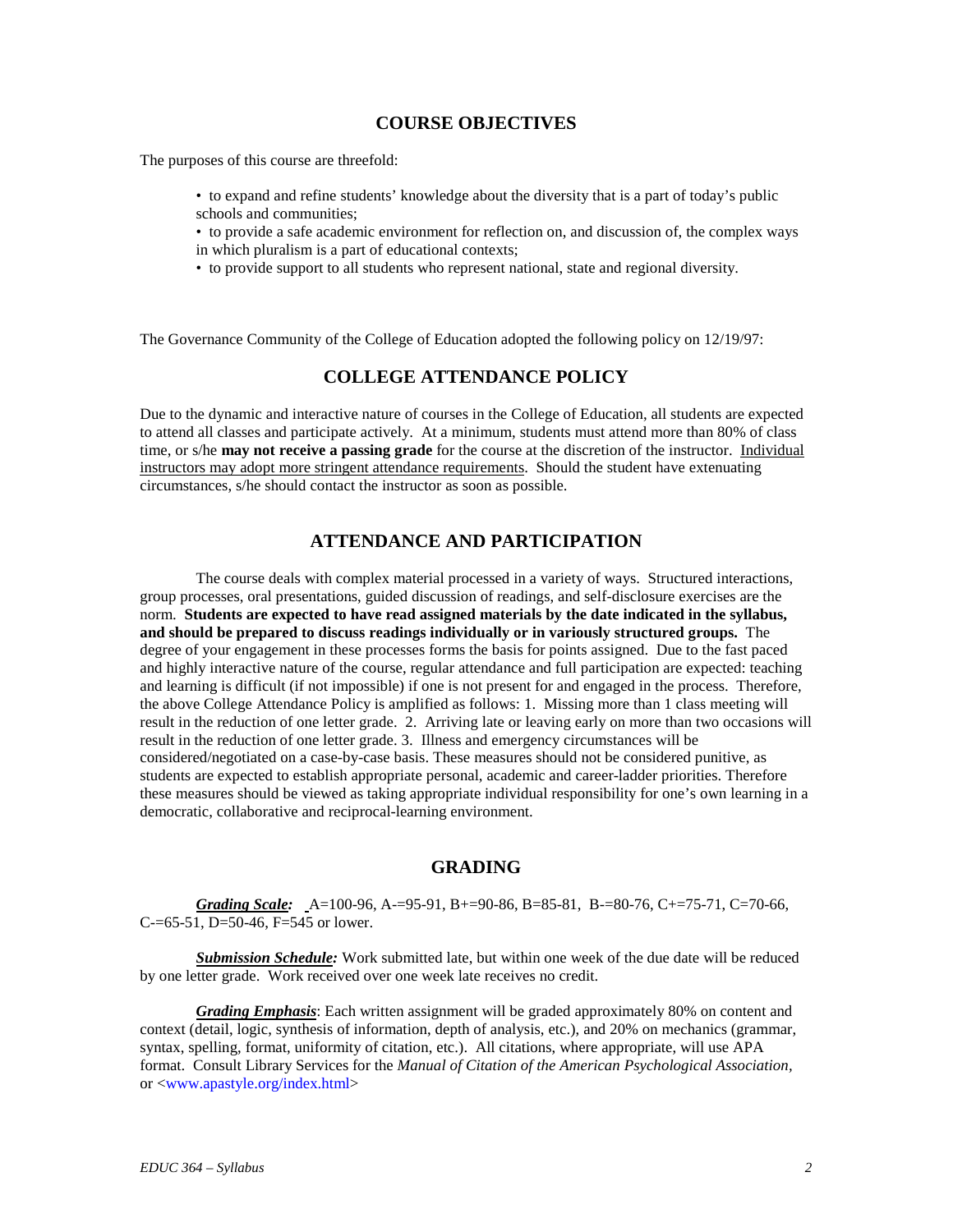## **GENERAL CONSIDERATIONS**

*Outcomes and Standards:* The context for, and scope of this course is aligned with standards for the Cross-cultural Language and Academic Development (CLAD) endorsement, as articulated by the California Commission on Teacher Credentialing (CTC), and as approved by the faculty of the College of Education in development of the program approval documents. Further consideration has been given to the alignment of standards for multicultural education as articulated by the National Council for Accreditation of Teacher Education (NCATE), the Interstate New Teacher Assessment and Support Consortium (INTASC), and the National Board for Professional Teaching Standards (NBPTS). Emphasis is placed on learning outcomes (what you know and can demonstrate) rather than on inputs (putting in "seat time", meeting minimum criteria for assignments, checking off tasks and activities), and how these outcomes correspond to your potential to enhance student learning as a new teacher.

*Academic Honesty:* It is expected that each student will do his or her own work, and contribute equitably to group projects and processes. If there is any question about academic honesty, consult the University Catalog.

*Appeals:* Every student has the right to appeal grades, or appeal for redress of grievances incurred in the context of any course. Disputes may be resolved informally with the professor, or through the formal appeal process. For the latter, consult Dr. E. Oliver, Associate Dean.

*Ability:* Every student has the right to equitable educational consideration and appropriate accommodation. Students having differing ability (mobility, sight, hearing, documented learning challenges, first language/English as a second language) are requested to contact the professor at the earliest opportunity. Every effort will be made to accommodate special need. Students are reminded of the availability of Disabled Student Services, the Writing Center, technology assistance in the computer labs, and other student support services available as part of reasonable accommodation for special needs students.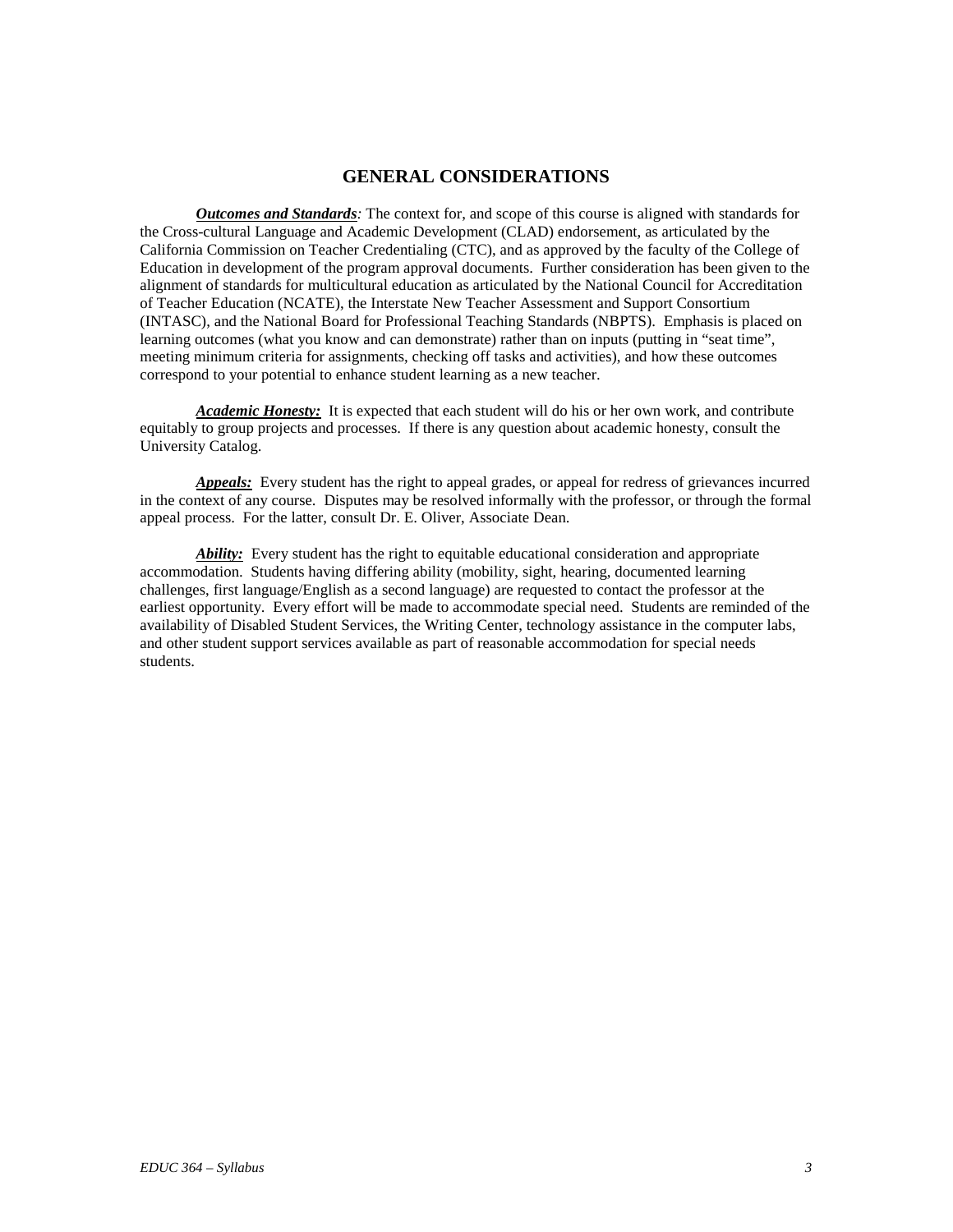#### **COURSE REQUIREMENTS**

#### **NOTE: I RESERVE THE RIGHT TO CHANGE, ADD TO, OR DELETE ANY AND ALL MATERIAL FROM THE COURSE**.

This class will be structured as a graduate-level seminar. As such, we will read, write and discuss the materials. The success of a seminar is dependent upon each and every participant being prepared. However, discussion need not consist of only sitting around a table and talking. Multiple approaches, methods, and teaching experiences are a necessary strategy to accommodate learning given the possibility of various learning styles. The class will be divided into groups. Each group will be responsible for presenting and leading class discussion on various topics.

My role will be to "facilitate" the discussion and to intervene as necessary to promote the topic. I do not intend to lecture each week, or to be the focus of the class. You will work to develop your **Knowledge Base** through reading the assigned material (to develop a basic understanding of the subject matter), present it to the class (to develop your expertise), and lead the class discussion (to develop confidence in your KB and skills). In effect, you will have many opportunities to "*empowe*r" yourself--i.e. to use the tools which are before you to try out new ideas.

The theme of our course will be the exploration of "Silence in my classroom". The theme arose out of my own questions as I reflected on our course. The notion of silence is powerful. We read and talk about "giving voice" or "having a voice". And many authors contend that one of the strongest barriers to equity in public schools is the lack of voice on the part of some communities. We will explore these very issues and start with questions about silence. What is silence? Is silence positive or negative? What is silence to me? What does silence look like in my classroom? Is silence a part of my pedagogy? How? Why? Does everyone have a voice in my classroom? Do I want everyone to have a voice in my classroom? Will what I learn here impact my teaching? How?

These are not the only questions we will ask. But they provide a starting point for our learning community. I look forward to our journey.

#### **REQUIRED TEXTS**

Delpit, L. (1993). Other people's children: Cultural conflict in the classroom. The New York Press. New York. ISBN: 1-56584-179-4.

Gussin Paley, V. (1996). Kwanzaa and me: A teacher's story. Harvard University Press. Cambridge. ISBN: 0-6745-0586-7.

Gussin Paley, V. (2000). White teacher. Harvard University Press. Cambridge. ISBN: 0-6740-0273-3.

Howard, G. (1999). We can't teach what we don't know: White teachers, multiracial schools. Teachers College Press. New York. ISBN: 0-8077-3800-X.

Michie, G. (1999). Holler if you hear me. The education of a teacher  $\&$  his students. Teachers College Press. New York. ISBN: 0-8077-3888-3.

Weis, L. & Fine, M. (Eds.). (1993). Beyond silenced voices. Class, race, and gender in the United States schools. State University of New York Press. Albany, New York. ISBN: 0-7914-1286-5.

**NOTE:** Assigned texts and readings **MUST** be brought to **ALL** class sessions.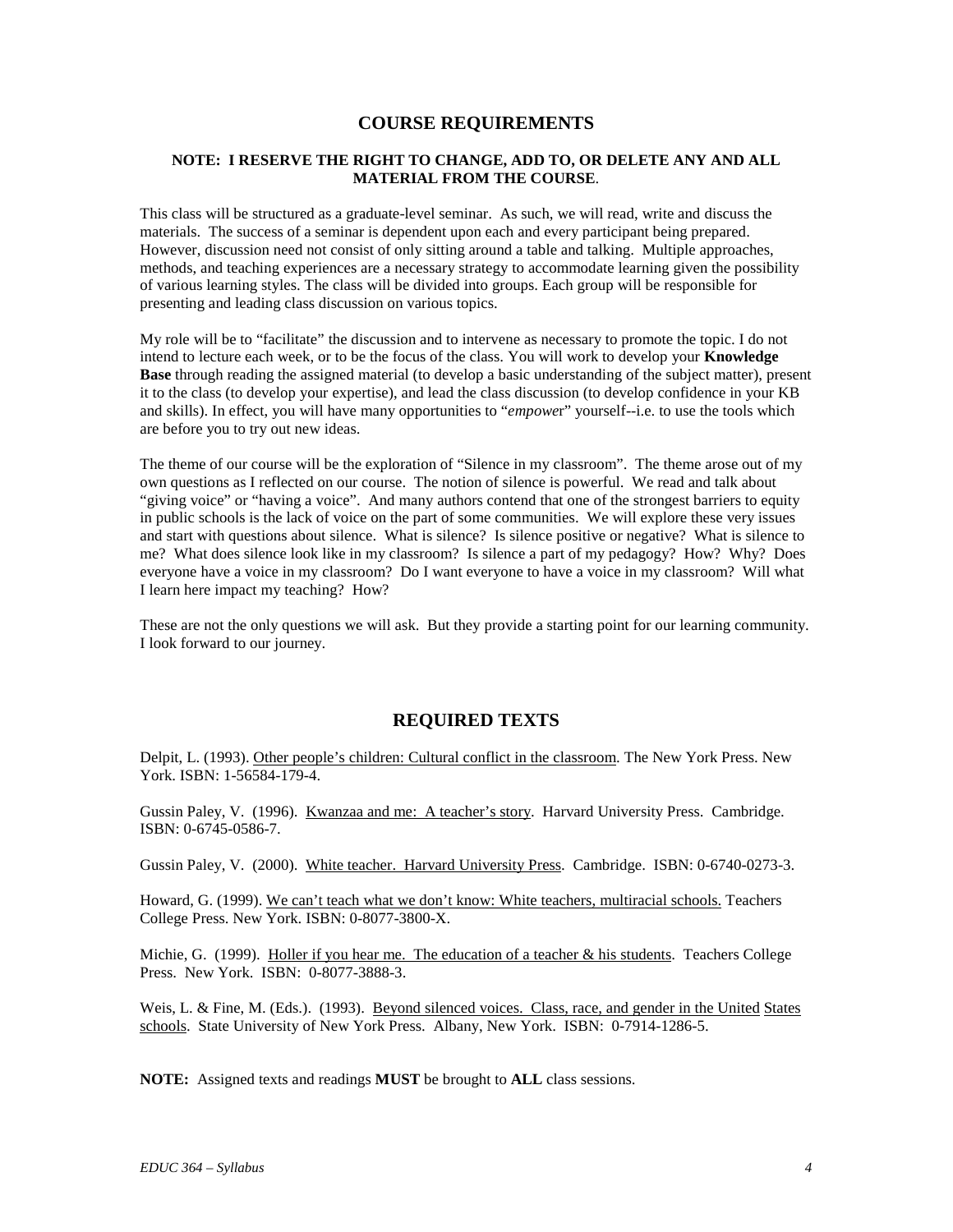## **COURSE REQUIREMENTS**

#### **Assignments:**

All assignments are due on the dates indicated. Assignments must be typewritten/word processed, double-spaced and with standard margins. It is expected that all assignments will reflect university-level composition and exposition. Use of electronic spelling and grammar checking is encouraged.

| 1. Attendance and Participation | 30 points |
|---------------------------------|-----------|
| 2. Reading response reviews     | 40 points |
| 3. Article Review               | 30 points |

1. Attendance and Participation. (30%) As graduate students, you are expected to take an active role in class and class activities. The quality of this course rests on the quality of YOUR participation. Toward this end, you are expected to attend every class.

2. Reading Response Reviews (40%). For each week where there is a reading assignment, you will be asked to write your reaction to what you have read which, at minimum, demonstrates your "thinking" about what it is you have read (it should not be merely a summary). This is an opportunity for you to present your perspective on the topic, share your experiences, struggle with ideas. At end, construct one question that emerges from what you've read and your reaction to what you've read. Since you will review entire books, each review should be 3-4 pages. It will be handed in at the beginning of class and/or be the basis for initial class discussion.

3. Article Review (30%). This task will be completed in pairs. No more than two students may work together. Select an article from the Weis and Fine book, Part II. You will lead a class discussion on the selected article. We will read the article before class. Each pair will have 30 - 45 minutes in which to conduct their discussion (20%). The group has complete control over how they want to conduct this review. However, it should provide a BRIEF summary of what the article was about. Each individual will also provide a one-page review of the article that should highlight key ideas, questions that emerged, and implications for teaching (10%).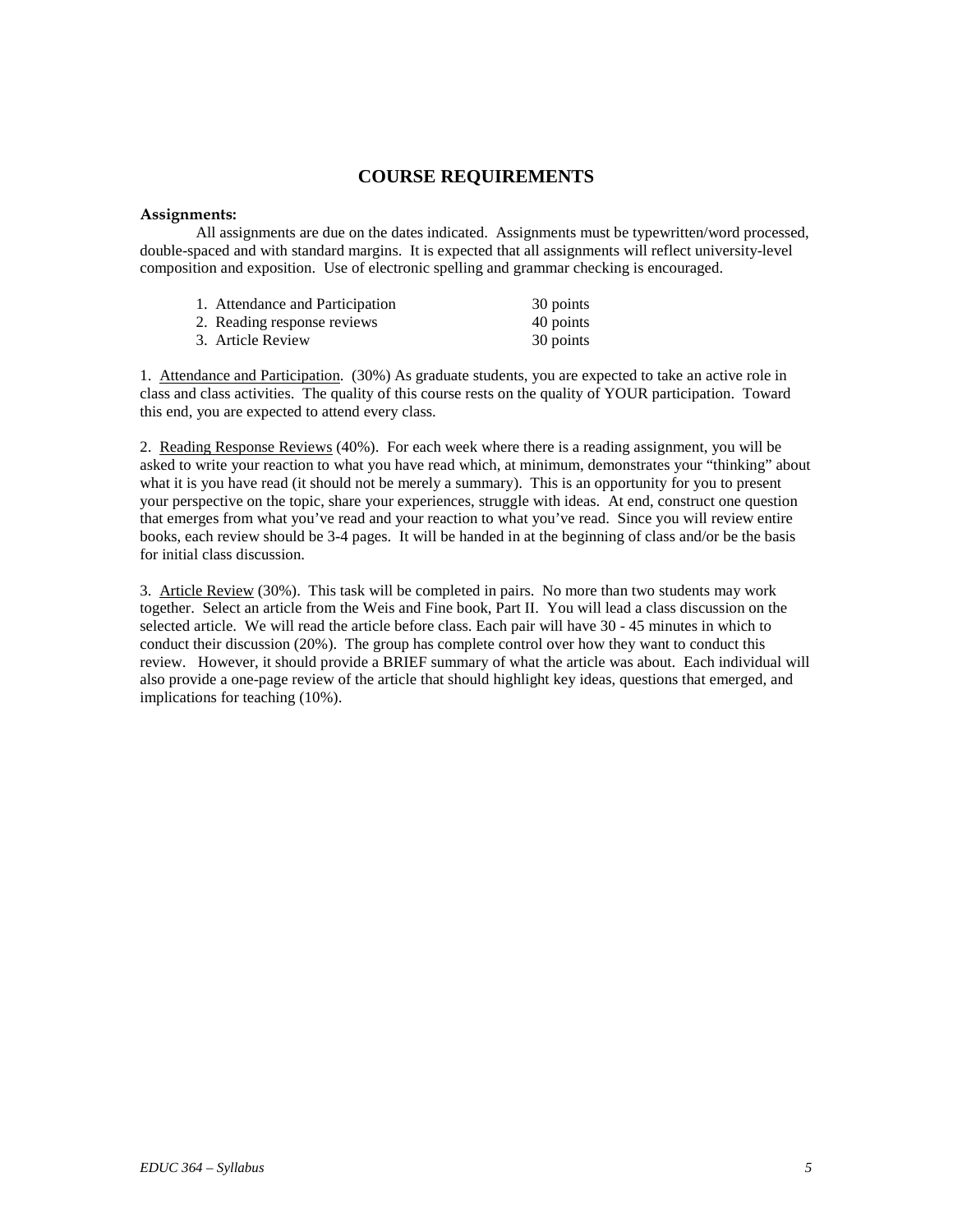# **TENTATIVE COURSE SCHEDULE**

| <b>DATE</b> | <b>TOPIC/ACTIVITY</b>             | <b>READING ASSIGNMENT</b>           |
|-------------|-----------------------------------|-------------------------------------|
| Session 1   | <i>Introduction</i>               | Handed out in class                 |
| 1/24/03     | <b>Article Selection</b>          |                                     |
|             | Video: American Tongues           |                                     |
| Session 2   | Exploring the nature of silence   | Weis & Fine: Chs. $2 \& 6$          |
| 2/7/03      | and voice                         | Shared in class – bring an article, |
|             | <b>Article Presentation</b>       | book, original writing on the       |
|             |                                   | topic of silence and/or voice       |
| Session 3   | The ways we support and           | Delpit: Other people's children:    |
| 2/21/03     | constrain silence                 | Cultural conflict in the classroom  |
|             | <b>Article Presentation</b>       |                                     |
|             | Reading Response #1 Due           |                                     |
| Session 4   | Who am I? What is my voice?       | Howard: We can't teach what we      |
| 3/7/03      | What is my silence?               | don't know: White teachers,         |
|             | <b>Article Presentation</b>       | multiracial schools                 |
|             | Reading Response #2 Due           |                                     |
| Session 5   | Learning to listen to the silence | Michie: Holler if you hear me:      |
| 3/21/03     | and the voices                    | the education of a teacher and his  |
|             | <b>Article Presentation</b>       | students                            |
|             | Reading Response #3 Due           |                                     |
| Session 6   | Using silence and voice           | Gussin Paley: White teacher,        |
| 3/28/03     | effectively                       | Kwanzaa and Me                      |
|             | <b>Article Presentation</b>       |                                     |
|             | Reading Response #4 Due           |                                     |